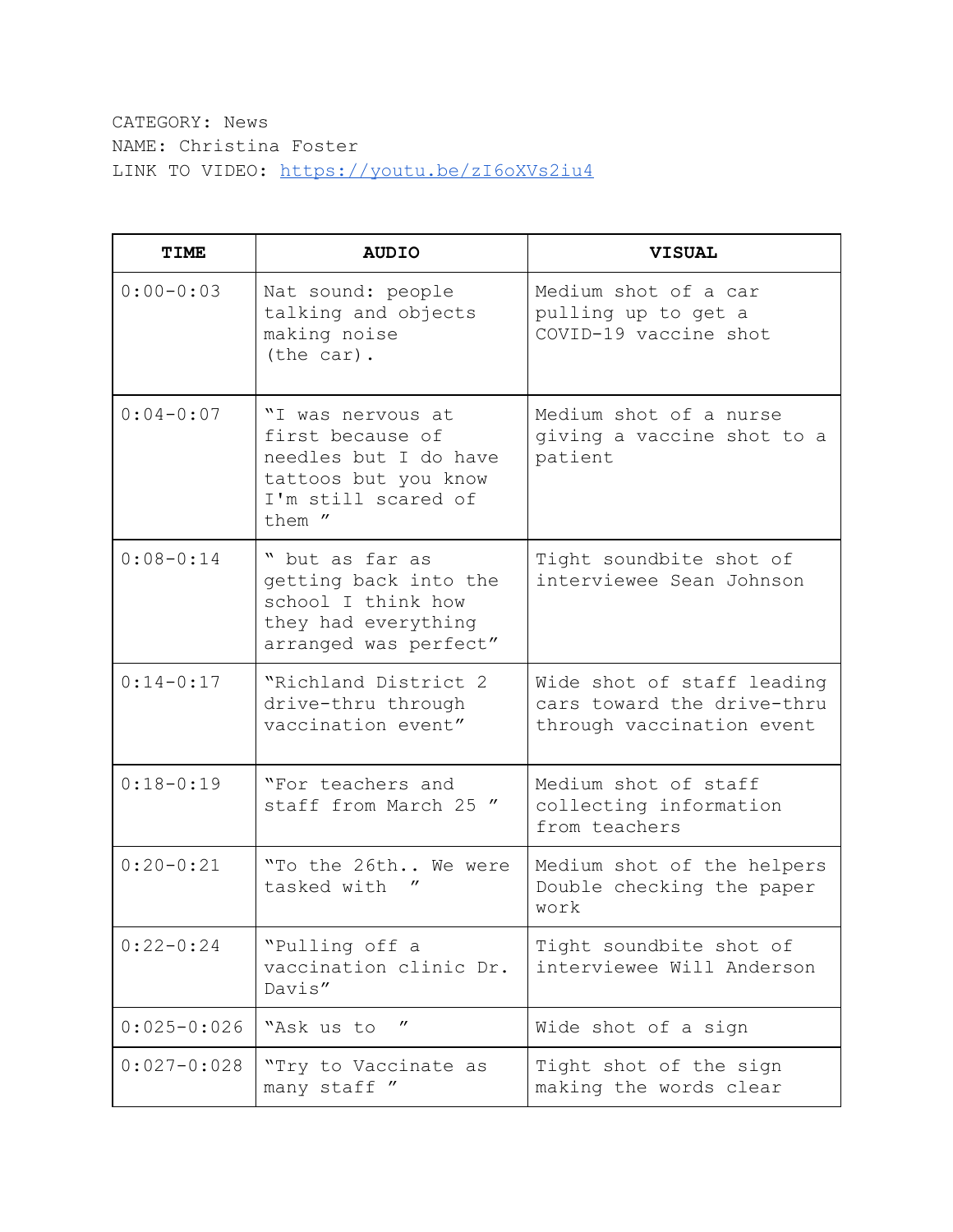| $0:9 - 0:30$  | "Teacher and staff as<br>possible "                                                                                                                                                                                       | Tight soundbite shot of<br>interviewee Will Anderson                        |
|---------------|---------------------------------------------------------------------------------------------------------------------------------------------------------------------------------------------------------------------------|-----------------------------------------------------------------------------|
| $0:31-0:39$   | "Although teachers<br>feel more comfortable<br>with having the<br>vaccine. Richland 2<br>made the decision for<br>teachers to go back 5<br>days a week Which was<br>22 days before<br>teachers were fully<br>vaccinated " | Graphic of a teacher<br>teaching, needle, Richland<br>2 logo, and some text |
| $0:40-0:49$   | "So bring kids back<br>into the classroom has<br>been a necessity but<br>has also been a huge<br>stress on us not<br>having the vaccine for<br>so long"                                                                   | Tight soundbite shot of<br>interviewee Ashley Fanning                       |
| $0:50 - 0:51$ | "I was a little<br>hesitant I think even<br>though "                                                                                                                                                                      | Tight soundbite shot of<br>interviewee Annie Taylor                         |
| $0:52-0:53$   | "There was safety<br>precautions"                                                                                                                                                                                         | Wide shot of a nurse<br>filling paper work out                              |
| $0:54 - 0:55$ | "Set in place "                                                                                                                                                                                                           | Tight shot of a nurse<br>filling paper work out                             |
| $0:56 - 0:58$ | "It felt like there<br>was a little sense of<br>fear"                                                                                                                                                                     | Tight soundbite shot of<br>interviewee Annie Taylor                         |
| $0:59 - 1:01$ | "Those who took<br>advantage of the event<br>said it doesn't just<br>affect"                                                                                                                                              | Wide shot of a group of<br>helpers working                                  |
| $1:02-1:04$   | "But also the people<br>round them"                                                                                                                                                                                       | Medium shot of the staff<br>working togther                                 |
| $1:05 - 1:07$ | "And I work with kids<br>at school and travel<br>Im a full time<br>musician and I "                                                                                                                                       | Tight soundbite shot of<br>interviewee Sean Johnson                         |